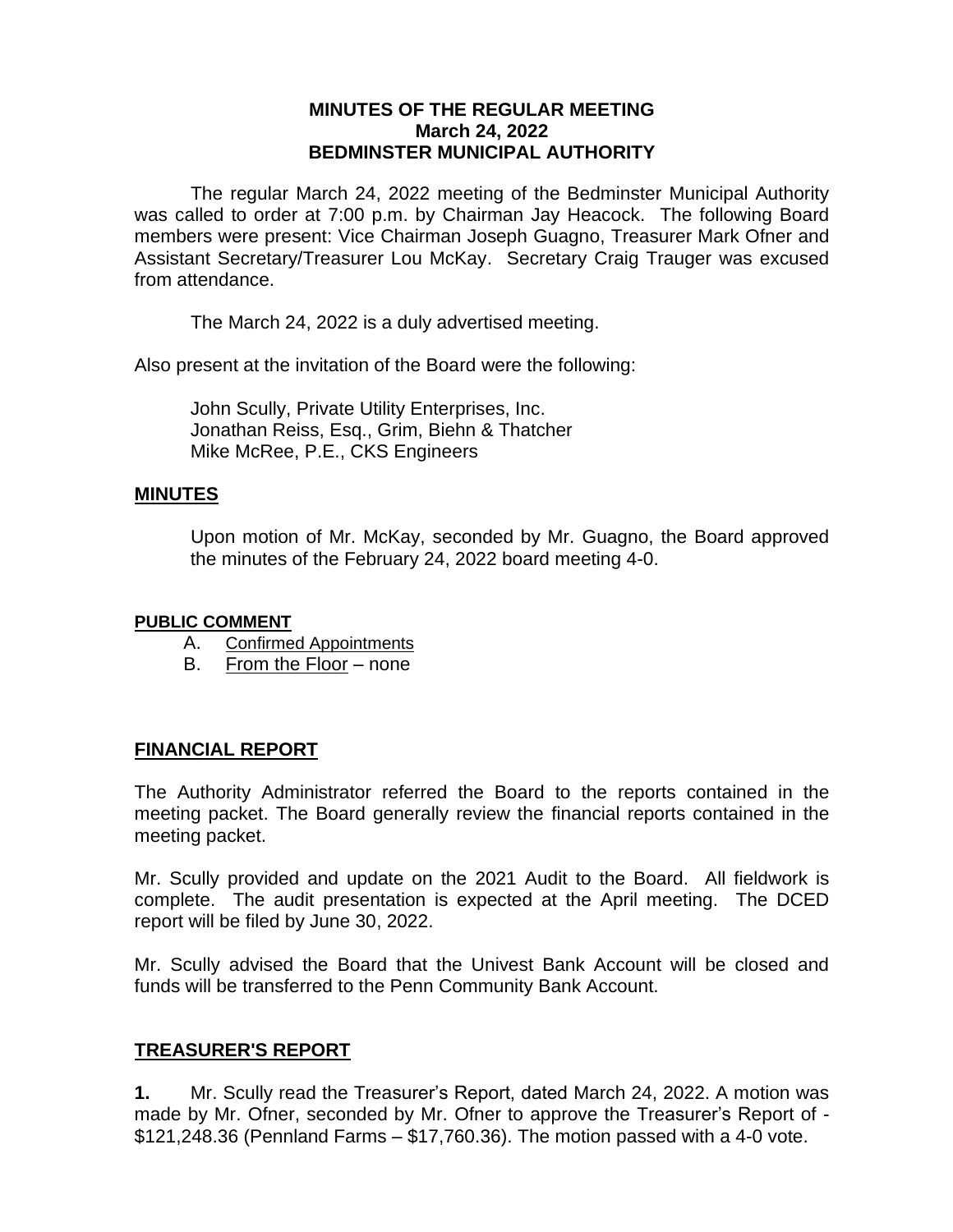# **SOLICITOR'S REPORT**

Mr. Reiss referred the Board to his written report.

# **ENGINEER'S REPORT**

# **Authority Projects**

The Authority's Engineer generally reviewed the projects within the written engineering report with the Board.

# **AUTHORITY REPORT**

**Operations Report** – Mr. Scully reviewed his report with the Board.

PFOA Well Testing - A motion was made by Mr. McKay and seconded by Mr. Ofner to authorize staff to obtain cost estimates for PFOA well testing, by a 4-0 vote.

Paist & Noe Insurance Proposal- A motion was made by Mr. McKay and seconded by Mr. Guagno to approve the insurance proposal from Paist & Noe by a 4-0 vote.

Pennland Farms– Mr. Scully provided an update to the Board. The seal on the decanter was replaced and the effluent pump was pulled and is out for repair.

# **General Matters/Administrative/Operations**

Mr. Scully reviewed his report with the Board.

PMAA Region 1 Spring Meeting– The meeting will be held on April 14 at Presidential Caterer.

Stonebridge Electrical Issue– Mr. Scully provided update to the Board. The insurance company contacted staff. An insurance check will be issued for an estimated \$32,000 in damages.

Low Income Household Water Assistance Program (LIHWAH)– Staff is applying to the LIHWAP to provide assistance to low-income housing for the payment of past due bills.